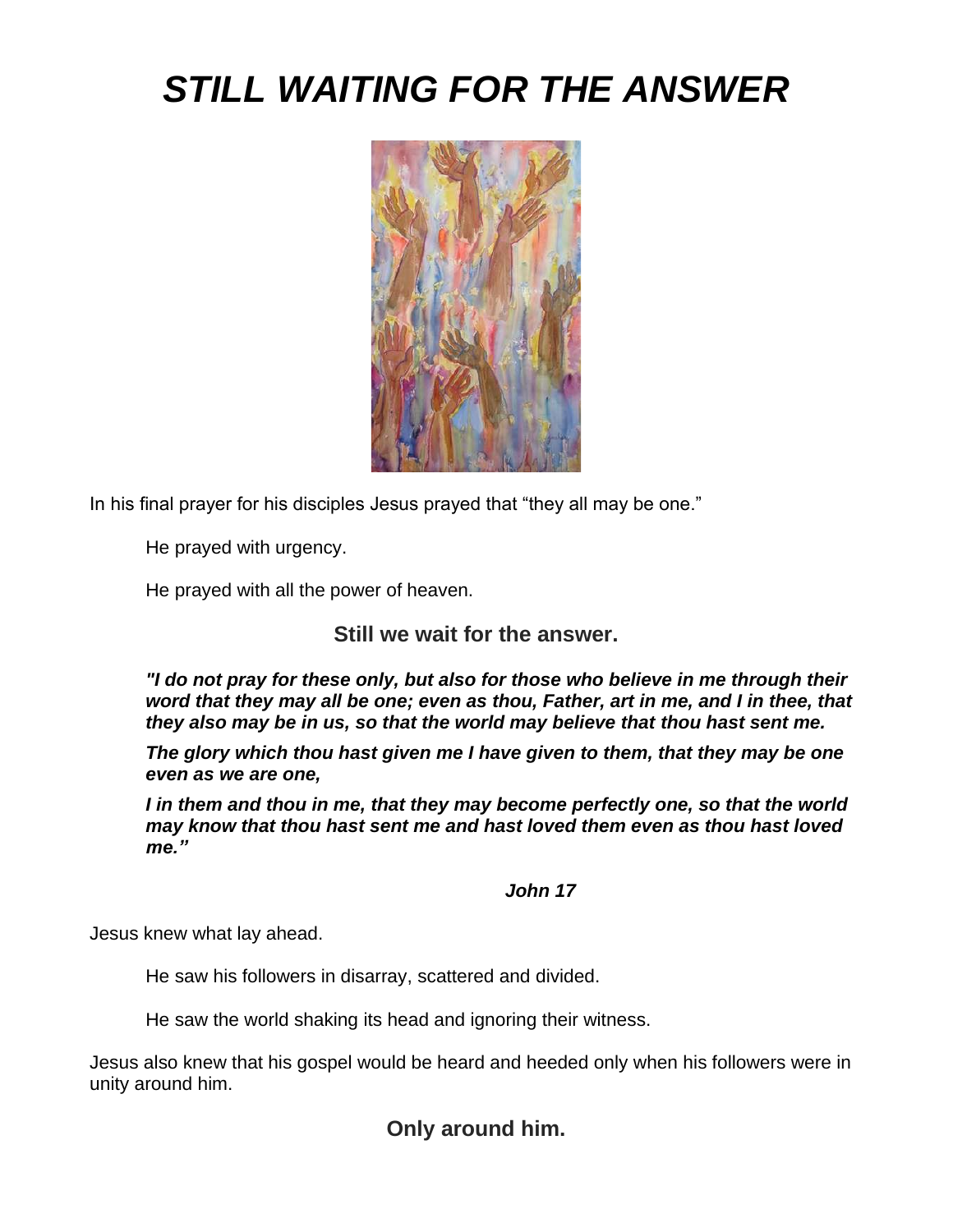#### **He is the Vine.**

#### **We are the branches.**

When all the branches draw their strength from the Vine alone, the world will pay attention.



When the world hears us speaking with one voice, one heart, it will drop what it's doing, come and listen.

#### *"Even as thou, Father, art in me, and I in thee, that they also may be in us, so that the world may believe that thou hast sent me."*

This prayer has not yet been answered.

But it will be.

The day is coming when believers will finally find unity around Jesus.

## **Jesus only.**

*"So that the world may know that thou hast sent me and hast loved them even as thou hast loved me."*



# *"That all may be one.*"